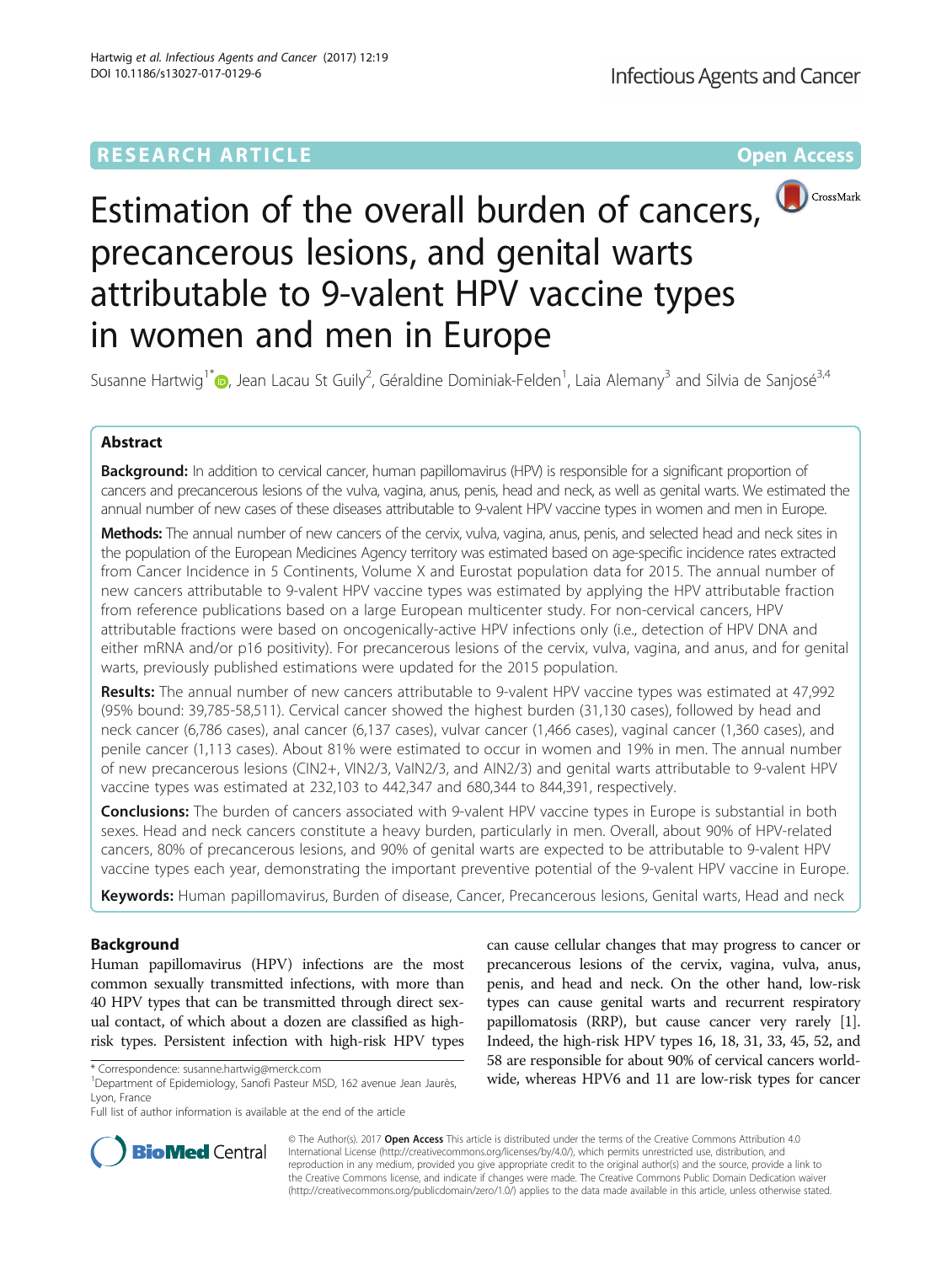but are responsible for about 90% of warts on or around the genitals, anus, mouth, and throat (RRP) [\[2\]](#page-8-0).

The quadrivalent HPV vaccine, Gardasil®/Silgard® (Sanofi Pasteur MSD/Merck Sharp & Dohme), protects against infection with HPV16, 18, 6, and 11, and was licensed in Europe in 2006. It was followed in 2007 by the bivalent HPV vaccine, Cervarix® (GlaxoSmithKline Biologicals), which protects against infection with HPV16 and 18. Both vaccines have reassuring safety profiles, as demonstrated in clinical trials and several large postlicensure studies [\[3](#page-8-0)], and they provide a high level of protection against HPV16- and 18-attributable lesions.

In 2015, the 9-valent HPV vaccine, Gardasil9 (Sanofi Pasteur MSD/Merck Sharp & Dohme), was licensed in Europe for the prevention of cancers and precancerous lesions of the cervix, vulva, vagina, and anus, as well as genital warts caused by HPV6, 11, 16, 18, 31, 33, 45, 52, and 58 [\[4](#page-8-0)]. This vaccine protects against five high-risk HPV types not included in first-generation HPV vaccines (HPV31, 33, 45, 52, and 58) [\[1](#page-8-0)].

We recently published an estimation of the annual burden of cancers and precancerous lesions of the cervix, vulva, vagina, and anus, and of genital warts attributable to 9-valent HPV vaccine types in Europe in 2013, and compared it to the estimated annual burden of the same lesions attributable to quadrivalent HPV vaccine types [[5](#page-8-0)]. Recently, two new papers [\[6](#page-8-0), [7\]](#page-8-0) based on a large European multicenter study have published information on HPV type distribution and HPV attributable fractions in head and neck and penile cancers, which gave us the opportunity to provide robust estimates on the contribution of 9-valent HPV vaccine types at these sites as well. Therefore, in order to provide a more exhaustive overview of the preventive potential of the 9-valent HPV vaccine, we have updated our previous estimates to 2015. These new estimates include the annual number of new cancers of the cervix, vulva, vagina, anus, penis, and head and neck; the annual number of new precancerous lesions of the cervix, vulva, vagina, and anus; and the annual number of genital warts cases attributable to 9-valent HPV vaccine types, including the low-risk types HPV6 and 11, in Europe in 2015.

## Methods

## Estimation of the annual number of new HPV-related cancers in Europe

The present evaluation was based on cancer incidence data from Cancer Incidence in Five Continents (CI5) Volume X, which were collected from 2003 through 2007. The CI5 database is available on the website of the International Agency for Research on Cancer (IARC) [\[8](#page-8-0)] and contains worldwide data on cancer incidence rates classified by International Classification of Diseases 10<sup>th</sup>

Revision (ICD-10) codes. These data are obtained from regional or national registries, depending on the country, but to be included in CI5 these registries must meet the IARC's quality criteria, i.e., they must have reliable cancer registry data. We compiled data on 32 countries: 31 countries covered by the European Medicines Agency (EMA, Austria, Belgium, Bulgaria, Croatia, Cyprus, the Czech Republic, Denmark, Estonia, Finland, France, Germany, Greece, Hungary, Iceland, Ireland, Italy, Latvia, Liechtenstein, Lithuania, Luxemburg, Malta, the Netherlands, Norway, Poland, Portugal, Romania, Slovenia, Slovakia, Spain, Sweden, and the United Kingdom) and one not covered by the EMA (Switzerland).

The information in CI5 Volume X was obtained from national cancer registries for Belgium, Bulgaria, Croatia, Cyprus, the Czech Republic, Denmark, Estonia, Finland, Iceland, Ireland, Latvia, Lithuania, Malta, the Netherlands, Norway, Slovenia, Slovakia, and Sweden; and from regional cancer registries for Austria, France, Germany, Italy, Poland, Portugal, Spain, Switzerland, and the United Kingdom. To ensure that national populations were adequately represented in countries where only regional cancer registries exist, we assessed the geographical coverage and distribution of these registries.

Five of the 32 countries selected did not have data available in CI5 Volume X: Greece, Hungary, Liechtenstein, Luxemburg, and Romania. Because of its very low population size, we excluded Lichtenstein from our analysis. For the remaining four countries, we extrapolated age-specific average cancer incidence rates from neighboring countries, or from cancer registries in the same area as the countries selected. The choice of countries used for extrapolation was the same as that used for Globocan [[9](#page-8-0)]. Thus, for Greece data from Bulgaria, Cyprus, and Central Serbia were used; for Hungary data from Austria, Croatia, Central Serbia, Slovakia, and Slovenia were used; for Luxemburg data from French and German cancer registries were used; and for Romania data from Bulgaria, Slovakia, and one regional registry in Romania were used. In conclusion, our results refer to a geographical region of 31 European countries.

The incidence of cancer of the cervix (ICD-10 code C53), vulva (C51), vagina (C52), anus (C21), penis (C60), and selected head and neck cancers that are known to be at least partially related to HPV [\[6](#page-8-0)]: oral cavity cancers (C02-06), nasopharyngeal cancers (C11), oropharyngeal cancers (C01, C09, C10), hypopharyngeal cancers (C12- 13), unspecified pharyngeal cancers (C14), and laryngeal cancers (C32) [\[6](#page-8-0)] was derived from CI5 Volume X. Based on these data, we estimated the mean annual number of new cancers at these sites in 2015 in the 31 selected countries by extrapolating the sex- and age-specific cancer incidence data [\[10](#page-8-0)] to the population of each country, using 2015 Eurostat population data [\[11\]](#page-8-0). Calculations were performed as follows: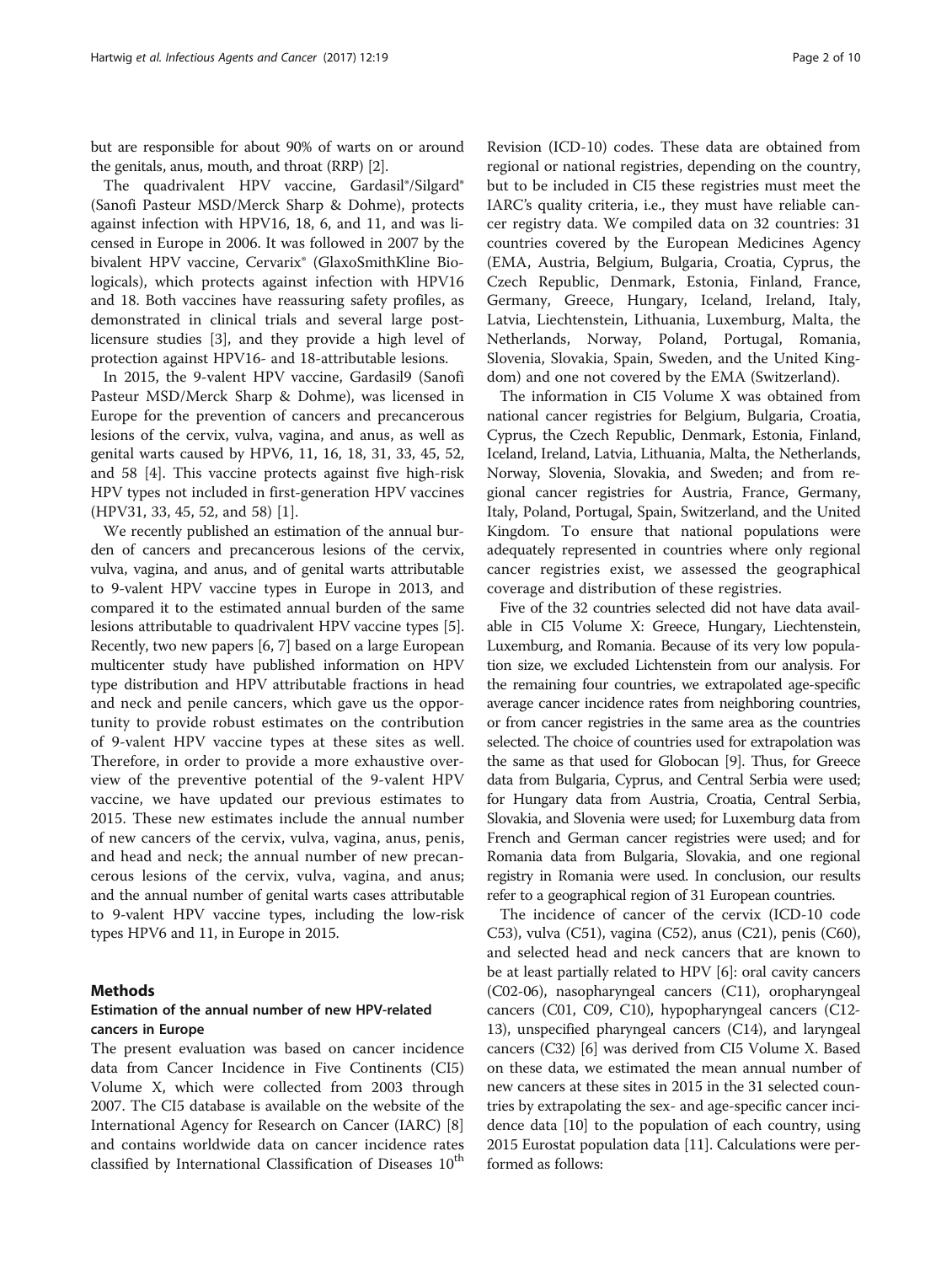Total nb of new cases = 
$$
\frac{\sum_{Counter} \left\{ \sum_{age=0}^{85+} \left( AIR \text{ in male} * population + \sum_{type \text{ of cancer}} (AIR \text{ in female} * population) \right) \right\}}{100,000}
$$

where AIR is the age- and sex-specific annual incidence rate, and population is the age- and sex-specific population of a given country. The estimated number of new cancers at these sites in all the selected countries were then summed to obtain the overall European burden of these cancers.

## Estimation of the annual number of new cancers attributable to all HPV types and to 9-valent HPV vaccine types in Europe

The number of new cancers attributable to all HPV types and to 9-valent HPV vaccine types (HPV6, 11, 16, 18, 31, 33, 45, 52, and 58) was estimated by applying the corresponding cancer site-specific HPV attributable fraction. For cervical cancers, the HPV attributable fraction was considered to be 100%, as it is generally accepted that HPV infection is necessary for the development of cervical cancer [[12\]](#page-8-0). However, for all other cancer sites, the fraction attributable to all HPV types and to 9-valent HPV vaccine types was based on the prevalence of oncogenically-active HPV infections (i.e., detection of HPV DNA and either mRNA and/or p16 positivity), which was taken from reference publications based on a large European multicenter study (Table 1). These publications

contain the most relevant cancer site-specific data published to-date [[6](#page-8-0), [7](#page-8-0), [13](#page-8-0)–[16\]](#page-8-0) and covered all our selected sites. European data on oncogenically-active HPV infections were not directly available in these publications; they were obtained from the authors, who are also co-authors of the present study (LA and SdS). To avoid overestimating the contribution of individual HPV types due to multiple infections, the contribution of individual HPV types to multiple infections was calculated under a weighting attribution, proportional to the prevalence of each individual HPV type in single infections. We always used European-specific crude data and the same contribution estimates were used for both sexes.

## Estimation of the annual number of new precancerous lesions and genital warts cases attributable to all HPV types and to 9-valent HPV vaccine types in Europe

The methodology used to estimate the annual number of new precancerous lesions of the cervix, vulva, vagina, and anus, as well as genital warts was comprehensively described in our previous work [[5](#page-8-0)]. In the present paper we updated this estimate, as well as the fraction attributable to all HPV types and 9-valent HPV vaccine types for the 2015 population [\[11](#page-8-0)].

| Cancer site | ICD-10 code     | Fraction attributable<br>to all HPV types<br>% [95% CI] <sup>b</sup> | Fraction attributable to 4-valent<br>HPV vaccine types<br>(6/11/16/18) % [95% CI] <sup>b</sup> | Fraction attributable to 9-valent<br>HPV vaccine types<br>(6/11/16/18/31/33/45/52/58)<br>% [95% CI] <sup>b</sup> | Reference |
|-------------|-----------------|----------------------------------------------------------------------|------------------------------------------------------------------------------------------------|------------------------------------------------------------------------------------------------------------------|-----------|
| Cervix      | C53             | 100 <sup>c</sup>                                                     | 72.9 [71.0-74.8]                                                                               | 89.1 [87.7-90.4]                                                                                                 | $[13]$    |
| Vulva       | C51             | 15.9 [13.5-18.4]                                                     | 84.4 [77.3-90.0]                                                                               | 94.3 [89.1-97.5]                                                                                                 | $[14]$    |
| Vagina      | C52             | 70.2 [62.2-77.4]                                                     | 72.6 [63.1-80.9]                                                                               | 87.1 [78.8-92.6]                                                                                                 | $[16]$    |
| Anus        | C <sub>21</sub> | 87.1 [81.0-91.8]                                                     | 91.5 [85.7-95.6]                                                                               | 94.4 [89.2-97.5]                                                                                                 | $[15]$    |
| Penis       | C60             | 29.0 [24.7-33.7]                                                     | 78.9 [70.6-85.9]                                                                               | 90.7 [84.1-95.3]                                                                                                 | $[7]$     |
| Oral cavity | $CO2-06$        | $3.7$ [2.4-5.6]                                                      | 90.9 [70.8-98.9]                                                                               | 90.9 [70.8-98.9]                                                                                                 | [6]       |
| Nasopharynx | C11             | 10.8 [3.0-25.4]                                                      | 75.0 [19.4-99.4]                                                                               | 75.0 [19.4-99.4]                                                                                                 | $[6]$     |
| Oropharynx  | C01, C09, C10   | 19.9 [17.2-22.8]                                                     | 93.8 [88.8-97.0]                                                                               | 97.5 [93.7-99.3]                                                                                                 | [6]       |
| Hypopharynx | $C12-13$        | $2.4$ [0.3-8.4]                                                      | 50.0 [1.3-98.7]                                                                                | 100 [15.8-100]                                                                                                   | $[6]$     |
| Pharynx     | C14             | 25.0 [10.7-44.9]                                                     | 85.7 [42.1-99.6]                                                                               | 85.7 [42.1-99.6]                                                                                                 | [6]       |
| Larynx      | C32             | $2.4$ [1.2-4.1]                                                      | 66.7 [34.9-90.1]                                                                               | 91.7 [61.5-99.8]                                                                                                 | [6]       |

Table 1 Fraction of cancers attributable to all HPV types and to 9-valent HPV vaccine types<sup>a</sup> by cancer site

CI confidence interval, HPV human papillomavirus, ICD-10 International Classification of Diseases, 10<sup>th</sup> Revision, CI confidence interval

Adjusted for multiple infections; <sup>b</sup>Except for cervical cancer, prevalence is based on oncogenically-active HPV infections only (i.e., HPV DNA detection plus either E6\*I mRNA expression or p16 overexpression). 'HPV is the necessary cause for cervical cancer [\[12](#page-8-0)]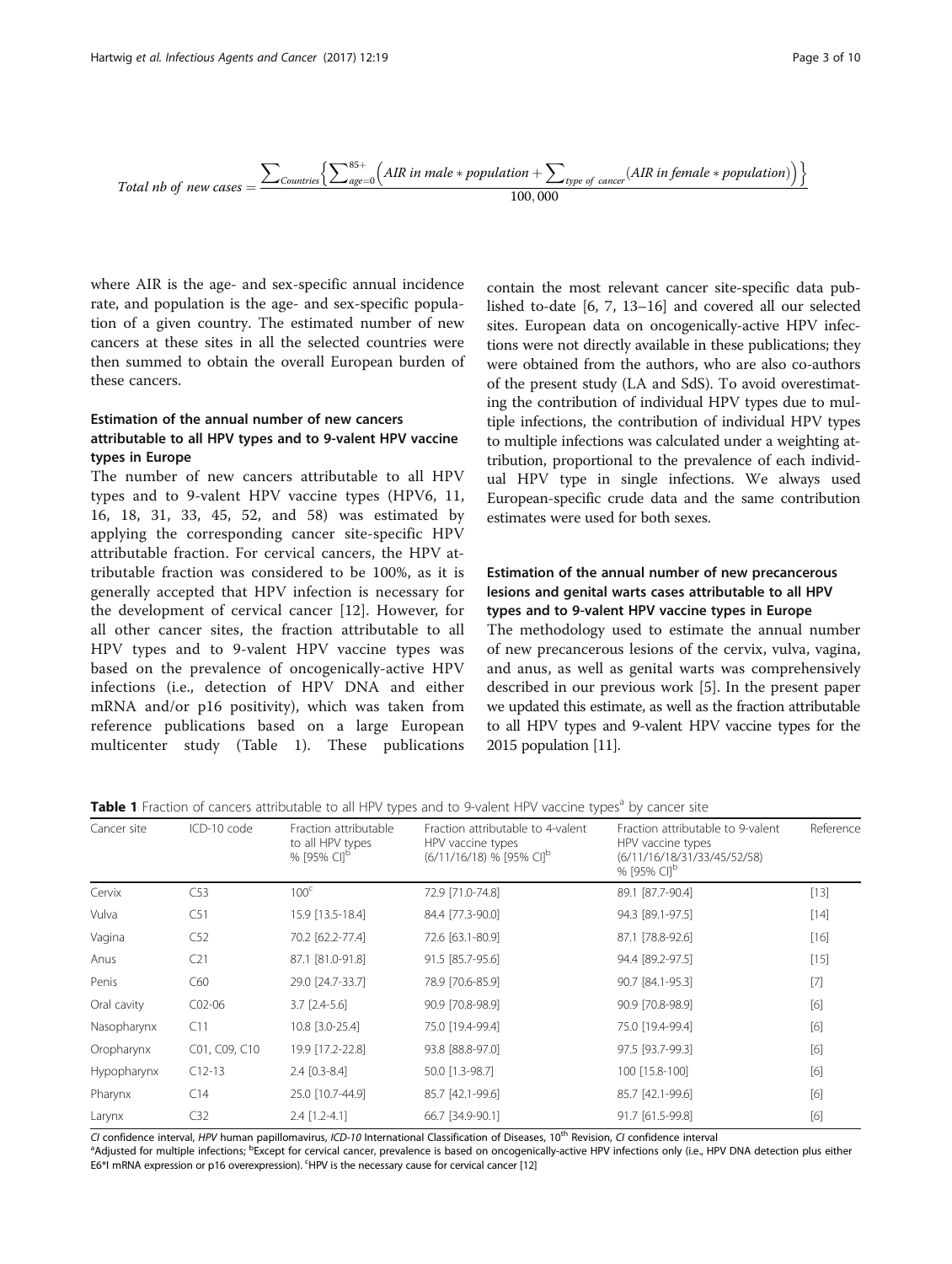## <span id="page-3-0"></span>Results

Estimated annual number of new cancers attributable to all HPV types and to 9-valent HPV vaccine types in Europe (Table 2, Additional file [1\)](#page-8-0)

## Cervical cancer

The estimated annual number of new cervical cancers in 2015 was 34,939 (95% bound: 32,863-37,032) in the 31selected European countries combined. Applying our overall HPV attributable fraction of 100%, all of these cases are believed to be HPV-related. The fraction of cases attributable to 9-valent HPV vaccine types was 89.1% (95% CI: 87.7-90.4). Accordingly, a total of 31,130 (95% bound: 28,800-33,495) cases were estimated to be attributable to these types.

## Vulvar cancer

The estimated annual number of new vulvar cancers was 9,776 (95% bound: 8,727-10,841). Given an overall HPV attributable fraction of 15.9% (95% CI: 13.5-18.4) [\[14](#page-8-0)], 1,554 (95% bound: 1,135-2,044) cases were estimated to be attributable to all HPV types. In our reference publication, the fraction of these cases attributable to 9-valent HPV vaccine types was estimated at 94.3% (95% CI: 89.1-97.5) [[14\]](#page-8-0). Thus 1,466 (95% bound: 1,008-1,994) cases were estimated to be attributable to these types.

#### Vaginal cancer

The estimated annual number of new vaginal cancers was 2,224 (95% bound: 1,723-2,744). Of these cases, 1,562 (95% bound: 1,058-2,134) were estimated to be attributable to all HPV types, assuming an overall HPV attributable fraction of 70.2% (95% CI: 62.2-77.4) [\[16](#page-8-0)]. The fraction of these cases attributable to 9-valent HPV vaccine types in our reference publication was 87.1% (95% CI: 78.8-92.6). Applying this value, 1,360 (95% bound: 827–1,980) cases were estimated to be attributable to these types.

#### Anal cancer

The estimated annual number of new anal cancers was 4,663 (95% bound: 3,968-5,375) among women and 2,801 (95% bound: 2,260-3,359) among men in Europe. Given an overall HPV attributable fraction of 87.1% (95% CI: 81.0-91.8) [[15\]](#page-8-0), 4,062 cases (95% bound: 3,203-4,940) in women and 2,440 cases (95% bound: 1,822-3,088) in men were estimated to be attributable to all HPV types. The fraction of these cases attributable to 9-valent HPV vaccine types in our reference publication was 94.4% (95% CI: 89.2-97.5). After applying this value, 3,834 (95% bound: 2,851-4,818) cases in women and 2,303 (95% bound: 1,621-3,012) cases in men were estimated to be attributable to these types.

Table 2 Estimated mean annual number of new HPV-attributable cancer cases in women and men in Europe

| Cancer site               | New cancers<br>N, (95% bound) | New cancers attributable<br>to all HPV types<br>N, (95% bound) <sup>a</sup> | New cancers attributable to 9-valent<br>HPV vaccine types (6/11/16/18/31/33/45/52/58)<br>N, (95% bound) <sup>a</sup> |
|---------------------------|-------------------------------|-----------------------------------------------------------------------------|----------------------------------------------------------------------------------------------------------------------|
| Cervical cancer           | 34.939                        | 34,939                                                                      | 31,130                                                                                                               |
|                           | $(32,863 - 37,032)$           | $(32,863 - 37,032)$                                                         | $(28,800 - 33,495)$                                                                                                  |
| Vulvar cancer             | 9.776                         | 1,554                                                                       | 1.466                                                                                                                |
|                           | $(8,727 - 10,841)$            | $(1, 135 - 2, 044)$                                                         | $(1,008 - 1,994)$                                                                                                    |
| Vaginal cancer            | 2.224                         | 1,562                                                                       | 1.360                                                                                                                |
|                           | $(1,723 - 2,744)$             | $(1,058 - 2,134)$                                                           | $(827 - 1,980)$                                                                                                      |
| Anal cancer (F)           | 4.663                         | 4.062                                                                       | 3.834                                                                                                                |
|                           | $(3,968 - 5,375)$             | $(3,203 - 4,940)$                                                           | $(2,851 - 4,818)$                                                                                                    |
| Head and neck cancers (F) | 18,052                        | 1,396                                                                       | 1,301                                                                                                                |
|                           | $(13,977 - 22,183)$           | $(728 - 2,592)$                                                             | $(586 - 2,574)$                                                                                                      |
| Total (women)             | 69.654                        | 43,512                                                                      | 39,091                                                                                                               |
|                           | $(61,754 - 77,609)$           | $(39,256 - 48,387)$                                                         | $(34,320 - 44,513)$                                                                                                  |
| Anal cancer (M):          | 2.801                         | 2,440                                                                       | 2,303                                                                                                                |
|                           | $(2,260 - 3,359)$             | $(1,822 - 3,088)$                                                           | $(1,621 - 3,012)$                                                                                                    |
| Penile cancer             | 4,231                         | 1,227                                                                       | 1.113                                                                                                                |
|                           | $(3,543 - 4,937)$             | $(845 - 1,697)$                                                             | $(707 - 1,619)$                                                                                                      |
| Head and neck cancers (M) | 81.989                        | 5,834                                                                       | 5,485                                                                                                                |
|                           | $(73,563 - 90,469)$           | $(3,729 - 9,735)$                                                           | $(2,923 - 9,680)$                                                                                                    |
| Total (men)               | 89.021                        | 9.501                                                                       | 8.901                                                                                                                |
|                           | $(79,558 - 98,543)$           | $(6,502 - 14,376)$                                                          | $(5,348 - 14,168)$                                                                                                   |
| Total (both sexes)        | 158,675                       | 53,013                                                                      | 47.992                                                                                                               |
|                           | $(141,617 - 175,815)$         | $(45,886 - 62,589)$                                                         | $(39,785 - 58,511)$                                                                                                  |

HPV human papillomavirus, N number, CI confidence interval, F female, M male

Except for cervical cancer, prevalence is based on oncogenically-active HPV infections only (i.e., HPV DNA detection plus either E6<sup>a</sup>l mRNA expression or p16 overexpression)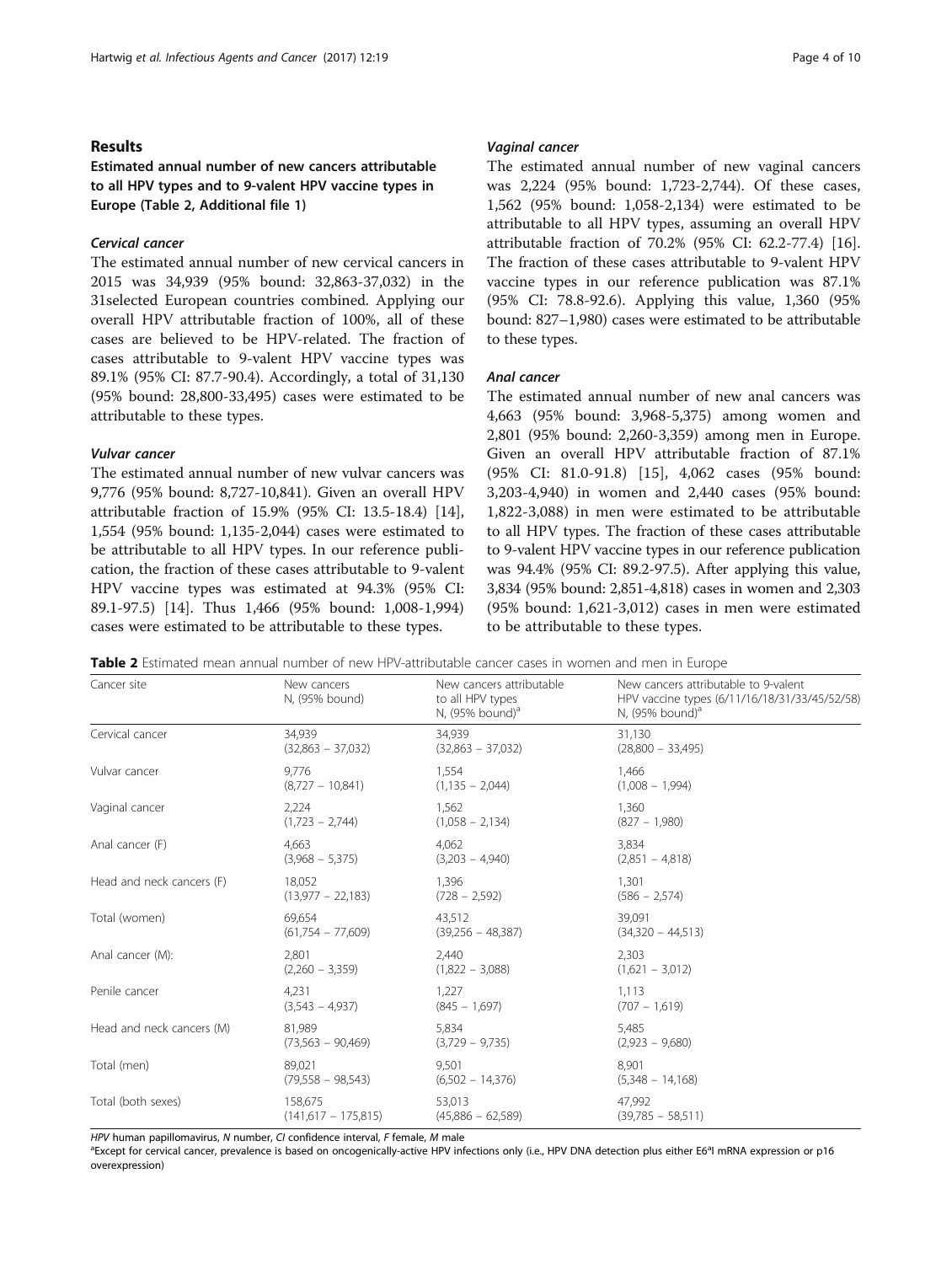## Penile cancer

The estimated annual number of new penile cancers was 4,231 (95% bound: 3,543-4,937). Assuming an overall HPV attributable fraction of 29.0% (95% CI: 24.7-33.7) [[7\]](#page-8-0), 1,227 (95% bound: 845–1,697) cases were estimated to be attributable to all HPV types. Of these cases, the fraction attributable to 9-valent HPV vaccine types in our reference publication was 90.7% (95% CI: 84.1-95.3); thus 1,113 (95% bound: 707–1,619) cases were estimated to be attributable to these types.

#### Head and neck cancers

The estimated annual number of new head and neck cancers was 18,052 (95% bound: 13,977-22,183) among women and 81,989 (95% bound: 73,563-90,469) among men. Of these, 1,396 (95% bound: 728–2,592) cancers in women and 5,834 (95% bound: 3,729-9,735) cancers in men were estimated to be attributable to all HPV types, given an overall HPV attributable fraction of 3.7% (95% CI: 2.4-5.6) in oral cavity cancers, 10.8% (95% CI: 3.0-25.4) in nasopharyngeal cancers, 19.9% (95% CI: 17.2-22.8) in oropharyngeal cancers, 2.4% (95% CI: 0.3-8.4) in hypopharyngeal cancers, 25.0% (95% CI: 10.7-44.9) in pharyngeal cancers, and 2.4% (95% CI: 1.2-4.1) in laryngeal cancers. The fraction attributable to 9-valent HPV vaccine types in our reference publication was 90.9% (95% CI: 70.8-98.9), 75.0% (95% CI: 19.4-99.4), 97.5% (95% CI: 93.7-99.3), 100% (95% CI: 15.8-100), 85.7% (95% CI:42.1-99.6) and 91.7% (95% CI: 61.5-99.8) for oral cavity cancers, nasopharyngeal cancers, oropharyngeal cancers, hypopharyngeal cancers, pharyngeal cancers, and laryngeal cancers, respectively. After applying these values, a total of 1,301 (95% bound: 586–2,574) head and neck cancers cases in women and 5,485 (95% bound: 2,923-9,680) in men were estimated to be attributable to 9-valent HPV vaccine types. The most frequent HPV type in head and neck cancers is HPV16, which is most commonly present as a single-type infection, but a small proportion of these cancers contain HPV18, or, even less frequently, HPV31 or 33.

## Estimated annual number of new precancerous lesions attributable to all HPV types and 9-valent HPV vaccine types in Europe

#### Cervical intraepithelial neoplasia grade 2 or worse

Based on the age-specific incidence rates, the estimated annual number of new cervical intraepithelial neoplasia grade 2 or worse (CIN2+) cases in women in Europe ranged between 263,227 and 503,010. Of these cases, 82.3% were estimated to be attributable to 9-valent HPV vaccine types. After applying these values, 216,636 to 413,977 new CIN2+ cases were estimated to be attributable to these types in 2015.

## Vulvar intraepithelial neoplasia grades 2 and 3

Based on the age-specific incidence data, the estimated annual number of new vulvar intraepithelial neoplasia grades 2 and 3 (VIN2/3) cases was between 13,997 and 27,773. Of these cases, 86.9% (95% CI: 82.6-90.4) were estimated to be attributable to all HPV types, with 9 valent HPV vaccine types accounting for 94.4% (95% CI: 91.0-96.9) of them. Based on these estimates, 12,164 to 24,135 of the VIN2/3 cases were estimated to be attributable to all HPV types and 11,482 to 22,783 to 9-valent HPV vaccine types.

#### Vaginal intraepithelial neoplasia grades 2 and 3

Based on age-specific incidence data, the estimated annual number of new vaginal intraepithelial neoplasia grades 2 and 3 (VaIN2/3) cases in women in Europe ranged between 2,596 and 4,751. Of these cases, 95.8% (95% CI: 91.8-98.2) are expected to be attributable to all HPV types, with 9-valent HPV vaccine types accounting for 77.6% (95% CI: 70.6-83.3) of them. Based on these estimates, 2,487 to 4,551 cases were expected to be attributable to all HPV types, and 1,930-3,532 cases to 9-valent HPV vaccine types.

#### Anal intraepithelial neoplasia grades 2 and 3

Based on the age-standardized rate of 0.58 and 0.43 per 100,000 person-years for anal intraepithelial neoplasia grades 2 and 3 (AIN2/3) in women and men, respectively [\[17](#page-8-0)], 1,549 new AIN2/3 cases were estimated to occur each year in women and 1,097 cases in men. Of these cases, 95.3% (95% CI: 84.2-99.4%) are believed to be attributable to all HPV types [[15\]](#page-8-0). Applying these values resulted in 1,477 and 1,045 cases attributable to all HPV types in women and men, respectively, of which 81.5% (95% CI: 66.4-91.9) were attributable to 9-valent HPV vaccine types, corresponding to 1,203 cases in women and 852 cases in men (Table [3](#page-5-0)).

## Estimated annual number of new genital warts cases attributable to HPV in Europe

The estimated annual number of new genital warts cases ranged between 379,330 and 510,492 in women, and between 376,608 and 427,720 in men. Assuming that the low-risk 9-valent HPV vaccine types account for 90% of all genital warts cases [\[18\]](#page-8-0), between 341,397 and 459,443 of these cases in women and between 338,947 and 384,948 of these cases in men were estimated to be attributable to these types (Table [4](#page-5-0)).

## **Discussion**

To our knowledge, this is the first estimation of the annual number of new cancers, precancerous lesions, and genital warts attributable to 9-valent HPV vaccine types in women and men in Europe (EMA territory plus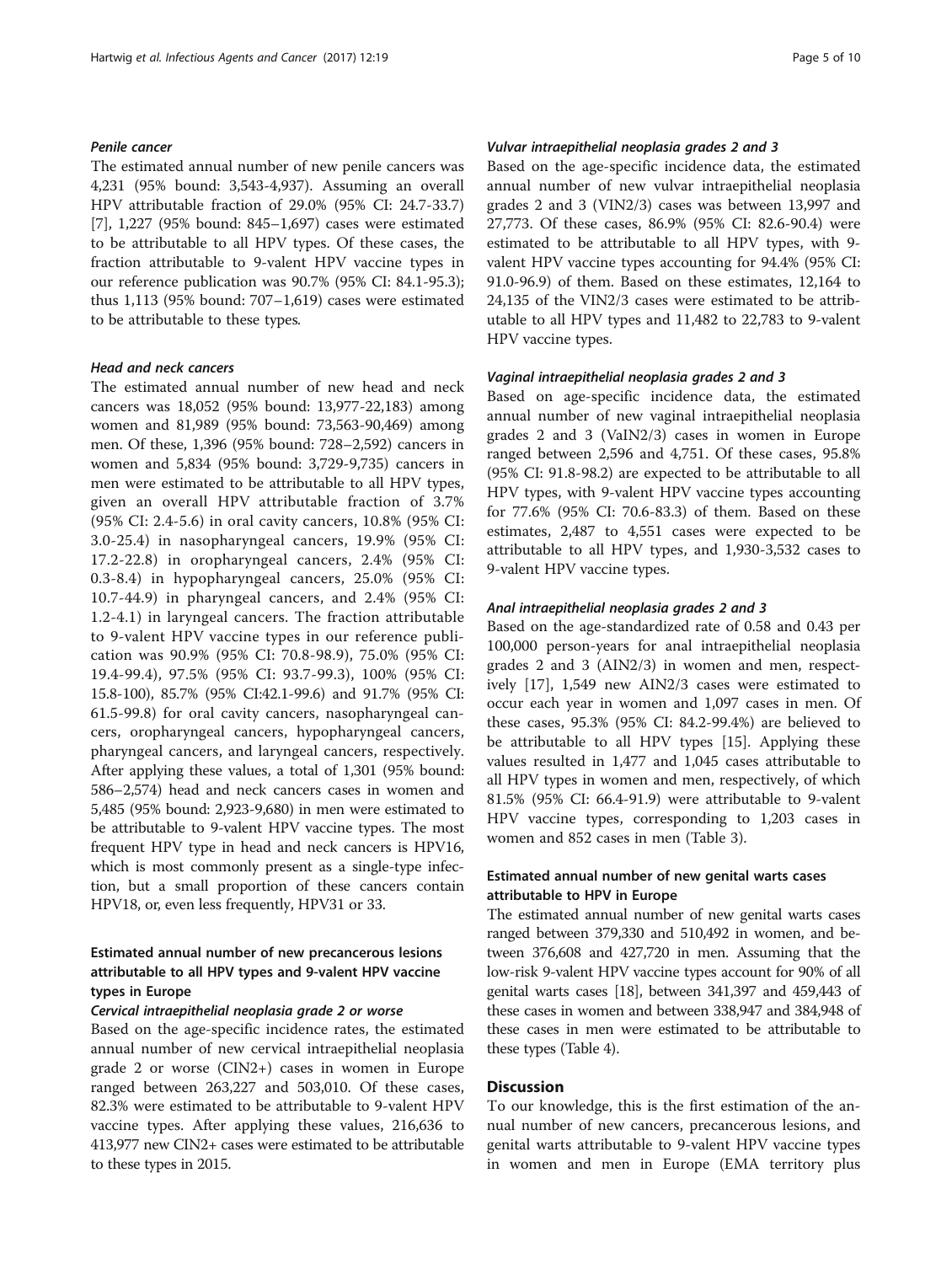| Precancerous lesion | New precancerous lesions (range) | New precancerous lesions<br>attributable to all HPV<br>types (range) | New precancerous lesions attributable<br>to 9-valent HPV vaccine types<br>(6/11/16/18/31/33/45/52/58) (range) |
|---------------------|----------------------------------|----------------------------------------------------------------------|---------------------------------------------------------------------------------------------------------------|
| $CIN$ 2+            | $263,227 - 503,010$              | $263,227 - 503,010$                                                  | $216,636 - 413,977$                                                                                           |
| VIN 2/3             | 13,997 – 27,773                  | $12,164 - 24,135$                                                    | $11,482 - 22,783$                                                                                             |
| ValN 2/3            | $2,596 - 4,751$                  | $2,487 - 4,551$                                                      | $1,930 - 3,532$                                                                                               |
| AIN 2/3 (F)         | 1.549                            | 1,477                                                                | 1.203                                                                                                         |
| AIN 2/3 (M)         | 1.097                            | 1.045                                                                | 852                                                                                                           |
| Total (both sexes)  | 282,466 - 538,180                | 280,399 - 534,218                                                    | 232,103 - 442,347                                                                                             |

<span id="page-5-0"></span>Table 3 Estimated annual number of new precancerous lesions in women and men in Europe

HPV human papillomavirus, CIN2+ cervical intraepithelial neoplasia grade 2 or worse, VIN2/3 vulvar intraepithelial neoplasia grades 2 and 3, VaIN2/3 vaginal intraepithelial neoplasia grades 2 and 3, AIN2/3 anal intraepithelial neoplasia grades 2 and 3, CIN 2+ includes CIN2/3 and AIS, N number, F female, M male

Switzerland), reflecting the overall burden of disease, including penile and head and neck cancers. Our estimates demonstrate the high disease burden associated with 9-valent HPV vaccine types (HPV6, 11, 16, 18, 31, 33, 45, 52, and 58) (Fig. [1\)](#page-6-0). Among the 53,013 (95% bound: 45,886 to 62,589) new cancers attributable to all HPV types occurring yearly in Europe, 47,992 (95% bound: 39,785-58,511) are expected to be attributable to 9-valent HPV vaccine types, i.e., about 90% (see Table [2](#page-3-0)). About 81% of these cases (39,091; 95% bound: 34,320 to 44,513) occur in women and 19% (8,901; 95% bound: 5,348 to 14,168) in men. Cervical cancer represents the highest burden (31,130 cases), followed by head and neck cancer (6,786 cases), anal cancer (6,137 cases), vulvar cancer (1,466 cases), vaginal cancer (1,360 cases), and penile cancer (1,113 cases). HPV-attributable head and neck cancers constitute a heavy burden in Europe, particularly in men (1,396 cases in women, 5,834 cases in men). Overall 75–100% of these are associated with 9-valent HPV vaccine types, with HPV16 being the main contributor (50–92% attributable to this type specifically, depending on subsite).

In a previous work we estimated the incremental burden attributable to the five new vaccine types [[5\]](#page-8-0); the relative increase in the number of new cancers attributable to HPV16/18/31/33/45/52/58 compared to HPV16/18 was 19%. In the present work we estimated the burden attributable to all nine HPV types and based our estimates for cancers others than cervical cancer on oncogenicallyactive fractions only. Also, this is the first estimate of the burden of penile and head and neck cancers. However, the additional benefit of the 9-valent vaccine compared to the quadrivalent or bivalent vaccine would not have essentially changed the earlier estimate of 19%, as head and neck cancers are mainly driven by HPV16.

In addition to cancers, 232,103 to 442,347 new precancerous lesions (CIN2+, VIN2/3, VaIN2/3, and AIN2/3) and 680,344 to 844,391 new genital warts cases (341,397 to 459,443 in women; 338,947 to 384,948 in men) per year are expected to be attributable to 9-valent HPV vaccine types. Precancerous lesions of the penis are known to be largely HPV-related: 89.1% of penile high-grade squamous intraepithelial lesions were estimated to be HPV-related in Europe, with 92% of them attributable to 9-valent HPV vaccine types [\[7](#page-8-0)]. However, it was not possible to find a robust data source to evaluate the incidence of penile intraepithelial neoplasia in Europe; therefore the burden associated to this disease could not be evaluated. Similarly, the burden of precancerous lesions of the head and neck could not be estimated, as no screening exists. The burden of RRP, a rare but dreadful condition that is almost exclusively attributable to HPV6 and 11, is also missing, as available incidence data are too scarce to be extrapolated to large populations [\[19](#page-8-0), [20\]](#page-8-0).

## Strengths and limitations

All data used to evaluate the burden of HPV-attributable cancers, precancerous lesions, and genital warts were collected during the most recent period before HPV vaccine introduction in Europe. Thus these data reflect the theoretical burden of these diseases when cervical cancer screening was the only method for disease prevention; before any impact of vaccination would be evident.

There are regional differences in the incidence of cervical cancer that are due predominantly to the combination of HPV prevalence (that depend on the cultural environment

**Table 4** Estimated annual number of new genital warts cases in women and men in Europe

|                    | N of new annual cases (range) | N of new annual cases attributable to HPV6/11 (range) |
|--------------------|-------------------------------|-------------------------------------------------------|
| Women              | 379,330 - 510,492             | 341.397 - 459.443                                     |
| Men                | 376,608 - 427,720             | 338.947 - 384.948                                     |
| Total (both sexes) | 755,937 - 938,212             | 680,344 - 844,391                                     |

HPV human papillomavirus, N number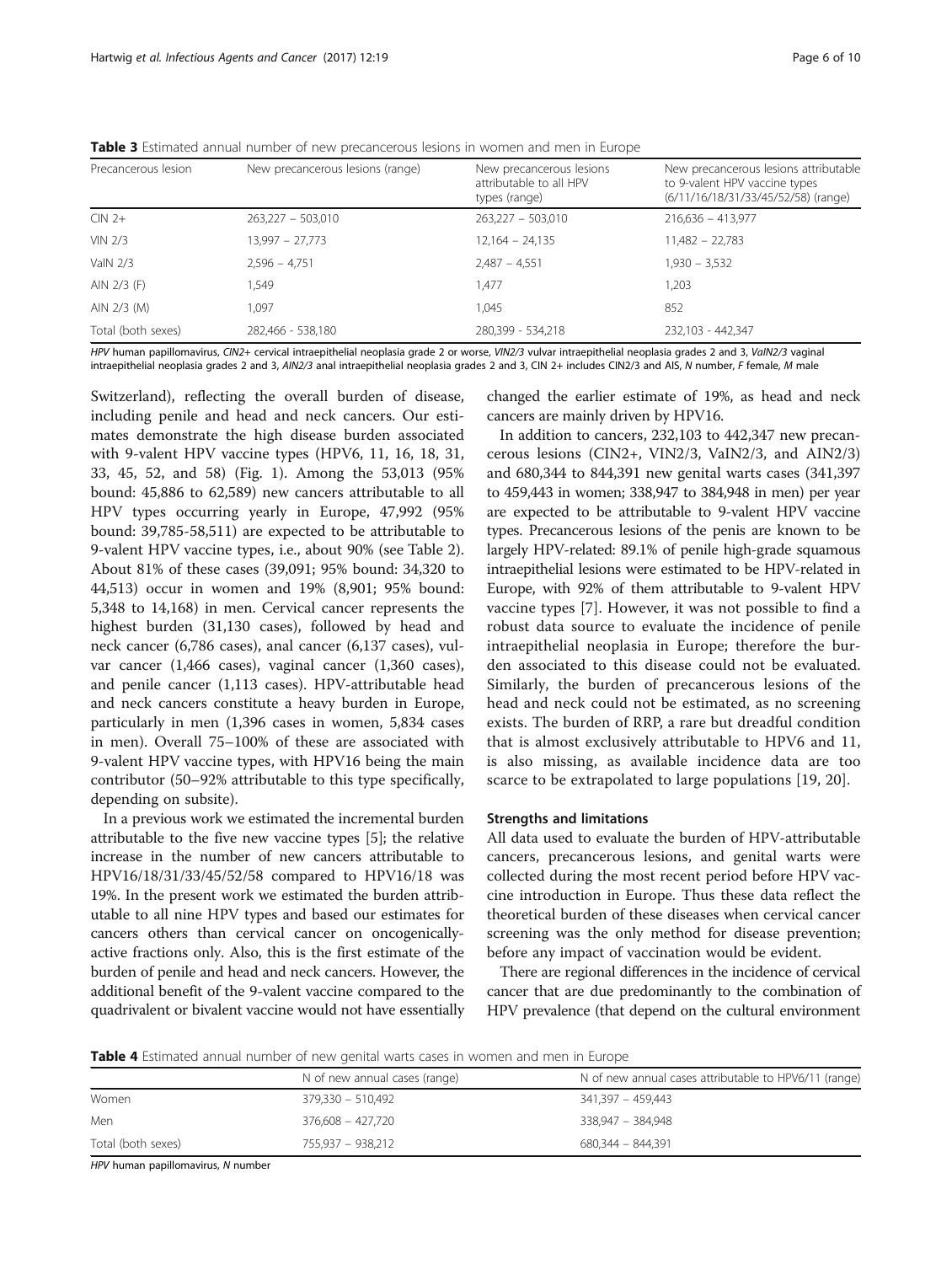<span id="page-6-0"></span>

and related behavioral pattern) and the presence and effectiveness of population-based screening programs. Within Europe, the highest rates are observed in Eastern Europe, followed by Northern Europe, Southern Europe and Western Europe, where incidence is lowest. Worldwide highest incidence rates are observed in countries with low ranking of the Human Development Index and lowest rates are measured in Western Asia, Australia and the United States [\[21\]](#page-9-0).

A short-term prediction method was used to estimate the number of new cancer cases in 2015 from the most recent data collected from 2003 to 2007. These estimates presuppose that the incidence rates of the cancers under study remained stable over time. In the case of increasing incidence, as observed for anal cancers and HPVrelated head and neck cancers over the last few decades [[17,](#page-8-0) [22](#page-9-0)–[28](#page-9-0)], this could lead to a slight underestimation of the expected number of cases. The opposite would be true in the case of decreasing incidence.

As mentioned above, the CI5 database contains national cancer incidence rates for 19 European countries. Eight of the countries included in this report had only regional incidence rates available, which were extrapolated to the entire country. Although we assessed the geographical coverage and distribution of these regional registries, other factors could vary and influence regional incidence rates. For the remaining four countries no robust regional or national data were available. We thus extrapolated the mean incidence data from surrounding cancer registries to these countries, but we had no means to check the robustness of this method. Therefore the results for those countries should be interpreted with particular caution.

Our calculations of HPV-attributable cancers other than cervical cancer were based on data provided by a large European multicenter study [[6, 7, 13](#page-8-0)–[16](#page-8-0)], which

contains the most relevant cancer site-specific data published to-date and that provided estimates adjusted for multiple infections, in order not to overestimate the weight of individual HPV types.

Moreover, for cancers other than cervical cancer, the HPV attributable fractions were based on oncogenicallyactive HPV infections only (i.e., detection of HPV DNA and either mRNA and/or p16 positivity, which are markers of biological activity). Indeed, non-cervical cancers may occur for reasons other than HPV infection; the mere presence of HPV DNA is insufficient to prove causation, as the infection may be transient and not related to the carcinogenic process. This may be particularly true for head and neck cancers, for which tobacco and alcohol are known to be major risk factors. These additional criteria were implemented mainly to avoid overestimating the HPV attributable fraction in noncervical cancers. Still, we cannot completely rule out the possibility that mRNA or protein was degraded in the paraffin-embedded samples in our reference publication, which could trigger false negativity for biological HPV activity. To evaluate this, we looked at the proportion of oncogenically-active HPV-positive samples with those that were HPV DNA-positive only, and compared it with the proportion observed in a recent meta-analysis on the same topic for head and neck cancers [\[29](#page-9-0)]. These proportions were consistent for oropharyngeal cancers (~87% of oncogenically-active HPV-positive cancers in the meta-analysis vs 91% in our reference study). However, this proportion was more heterogeneous for other head and neck cancers: 86% of HPV-related laryngeal cancers were considered to be attributable to HPV based on p16 detection, but this number decreased to 39% when based on mRNA in the meta-analysis (vs 61% in the study we used as reference); 28% of HPV-positive oral cavity cancers were considered to be attributable to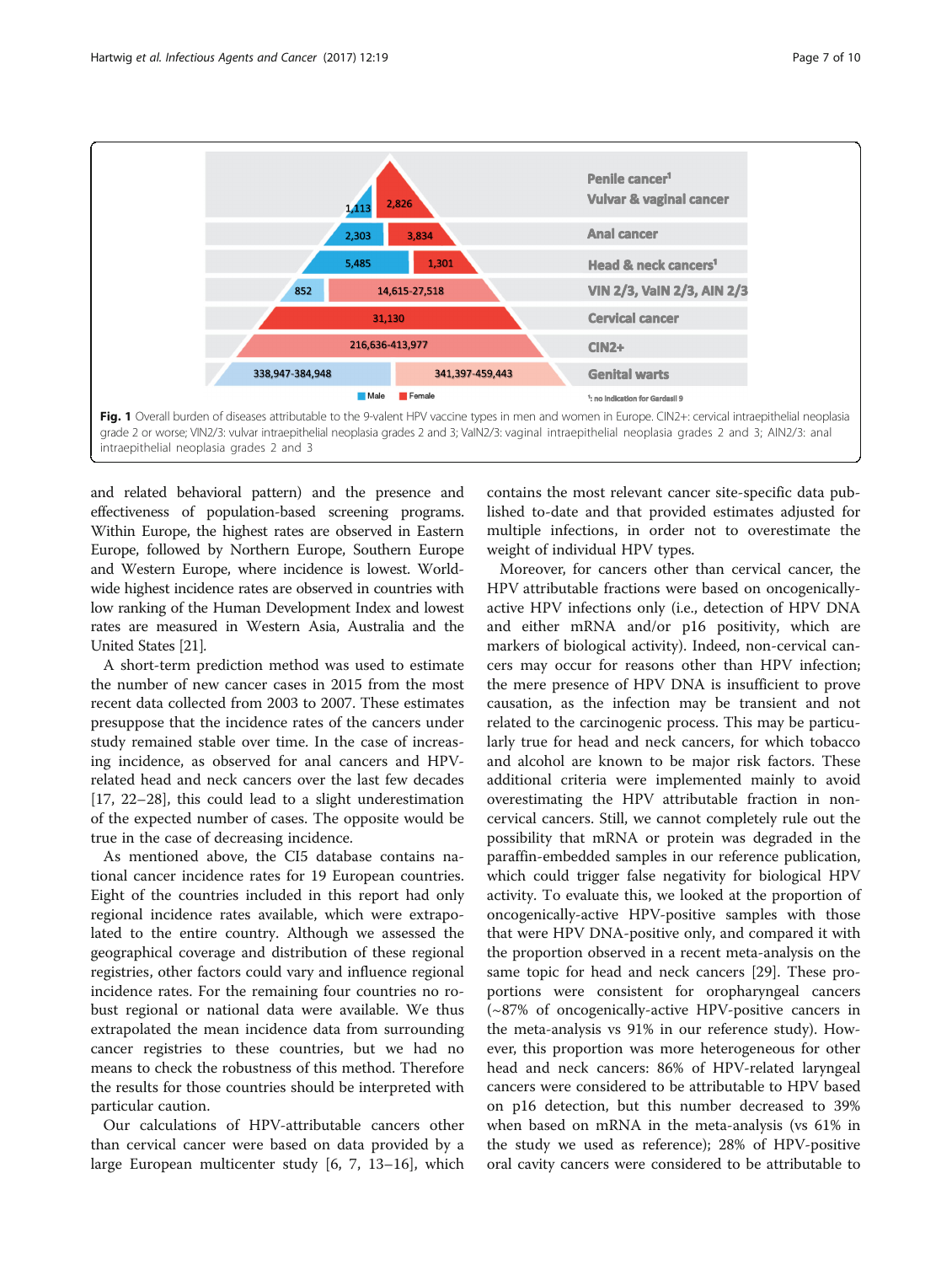HPV based on p16 detection, but 67% when based on mRNA in the meta-analysis (vs 59% in the reference study). It should also be noted that overall HPV DNA prevalence by subsite in the meta-analysis was higher (41.4% for oropharyngeal cancers, 20.9% for laryngeal cancers, and 17.5 for oral cavity cancers in Europe) than that observed in our reference publication (22.3% for oropharyngeal cancers, 4.8% for laryngeal cancers, and 7.8% for oral cavity cancers). Our estimated annual number of new head and neck cancers attributable to HPV should thus be considered a conservative estimate.

Some regional differences were observed in the prevalence of HPV in head and neck cancers in Europe. For example, the oncogenically-active HPV attributable fraction in oropharyngeal cancer ranged from 9.4% in Southern Europe to 50% in Northern Europe [\[6](#page-8-0)]. However, for the purpose of our study it was not possible to apply country-specific data, as the available data did not cover all European countries and small sample sizes would not have provided robust results.

Sex-specific data for HPV prevalence in anal cancer and head and neck cancers were available, but were not used. No sex-specific differences in HPV prevalence were seen in anal cancer (oncogenically-active HPV prevalence was 88.2 (95% CI: 76.1-95.6) in men vs 87.2 (95% CI: 79.4-92.8) in women). Even if some differences in HPV attributable fractions by sex were high in some head and neck subsites, particularly in oropharyngeal cancers (16.9% (95% CI: 14.1-20.0) in men vs 40.2% (95% CI: 31.4-49.4) in women), this was not confirmed by a recent literature review on the topic [\[30\]](#page-9-0). According to the analysis of Combes et al., there are regional differences in the sex-specific HPV prevalence of oropharyngeal cancers worldwide and within Europe (male:female HPV prevalence ratio <1 in France, Germany, Italy, and the Czech Republic; male:female ratio ≥1 in the Netherlands, Norway, the United Kingdom, and Sweden). Still, when considering Europe as a whole, and based on 27 studies conducted in 9 countries of the European Union with less than 200 subjects each, the male:female ratio for HPV prevalence in oropharyngeal cancers was 1.0 (0.9-1.1), and the estimated HPV prevalence in oropharyngeal cancers was 40.3 in males and 41.2 in females. In addition, that paper suggested that smoking and heavy drinking may either enhance the carcinogenic effect of HPV or hamper the accurate attribution of oropharyngeal cancers to HPV in men who have both the infection and exhibit the two lifestyle risk factors related to this disease. The sexspecific differences in HPV prevalence in oropharyngeal cancer are mainly a consequence of the vast international variation in male smoking habits. According to these results, and as the difference in the male:female ratio observed in our reference publication may be due to chance (regional representativity of participating countries), we finally decided to use a single HPV attributable fraction for oropharyngeal cancer for males and females.

Moreover, a declining incidence of HPV-negative oropharyngeal squamous cell carcinoma is currently being observed in the United States that parallels with declines in smoking. In contrast, increasing incidence of HPVpositive OPSCCs perhaps arises from increased oral sex and oral HPV exposure over calendar time. Indeed, prevalence of genital herpes simplex virus 1 (HSV1), HSV2, and genital warts have increased among recent birth cohorts in the United States, accepted surrogates for oral sex, risky sexual behavior, and HPV exposure, respectively. The predominant rise in OPSCC incidence among the young is also consistent with changing HPV exposure among recent birth cohorts. However, the reasons for pronounced increases among men remain unexplained [\[31\]](#page-9-0). Therefore it is critical to understand if there is an underlying epidemic of HPV-positive head and neck cancers related to changes in sexual habits, because this could change all our forecasts of the HPV- related epidemiology of head and neck cancer.

A further limitation is represented by the fact that only one-digit ICD codes are available in the CI5 database, meaning that some of the head and neck cancer subsites could not be correctly assigned. For example C.5.1 (soft palate), C.5.2 (uvula) were classified as oral cancers and C.14.2 (Waldeyers ring) as pharyngeal cancers, but anatomically they all belong to the oropharynx.

The method used to calculate the estimated annual number of new precancerous lesions also has some limitations that were described in our previous estimation of HPV-related burden of disease [\[5](#page-8-0)].

To our knowledge, the data that we used for our estimation of cancers, precancerous lesions, and genital warts are the most robust data available in Europe todate. However, the results of this evaluation have to be considered with caution, as several extrapolations and assumptions were used. Future studies are necessary; mainly to further evaluate the HPV attributable fraction of head and neck cancers and the real burden of precancerous lesions of the vulva, vagina, and anus, for which no systematic screening is performed. Additionally, incidence data are completely lacking for precancerous lesions of the penis and in the head and neck area and are very scarce for RRP.

## Conclusions

The burden of cancers attributable to 9-valent HPV vaccine types in Europe is substantial, both in women and men. Overall, 53,013 (95% bound: 48,160-67,171) HPVattributable cancers were estimated to occur every year in Europe, of which more than 90%, (47,992 (95% bound: 39,785-58,511)) were estimated to be attributable to 9-valent HPV vaccine HPV types. When considering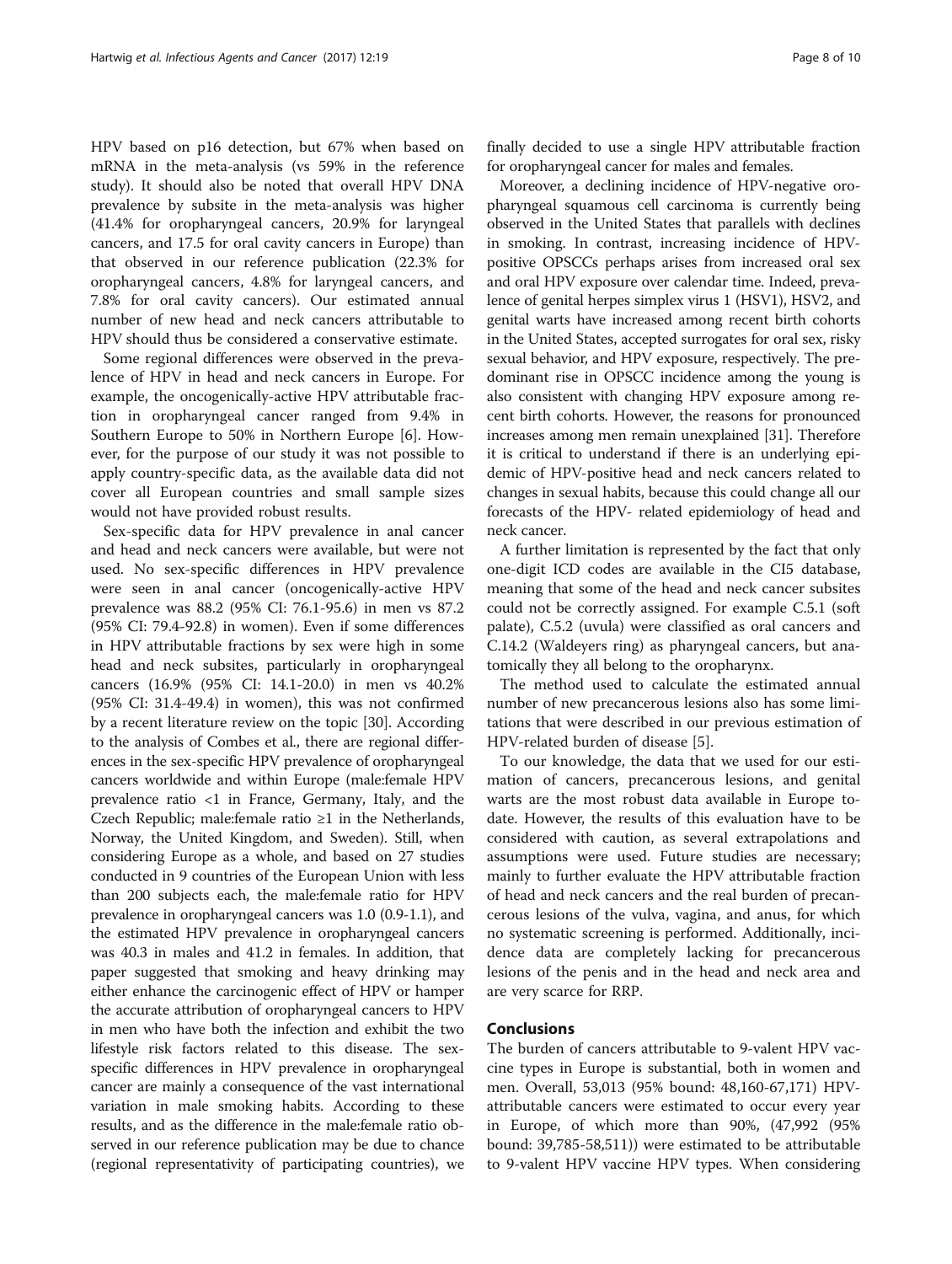<span id="page-8-0"></span>head and neck cancers in addition to anogenital cancers, about 19% of all HPV-attributable cancers are expected to occur in men, and most of these cancers are attributable to 9-valent HPV vaccine types. In addition to cancers, 232,103 to 442,347 new cases of precancerous lesions (CIN2/3, adenocarcinoma in situ, VIN2/3, VaIN2/3, and AIN2/3) and 680,344 to 844,391 new genital warts cases (341,397 to 459,443 in women, 338,947 to 384,948 in men) are expected to be attributable to the 9-valent HPV vaccine types each year. This data demonstrates the important preventive potential of the new 9-valent HPV vaccine in Europe.

## Additional file

[Additional file 1: Annex 1.](dx.doi.org/10.1186/s13027-017-0129-6) Estimated mean annual number of new HPV-related cancer cases in women and men per European country. (DOCX 57 kb)

#### Abbreviations

AIN2/3: Anal intraepithelial neoplasia grades 2 and 3; CI: Confidence interval; CI5: Cancer incidence in five continents; CIN2+: Cervical intraepithelial neoplasia grade 2 or worse; EMA: European Medicines Agency; HPV: Human papillomavirus; IARC: International Agency for Research on Cancer; ICD-10: International classification of diseases 10<sup>th</sup> revision; RRP: Recurrent respiratory papillomatosis; VaIN2/3: Vaginal intraepithelial neoplasia grades 2 and 3; VIN2/3: Vulvar intraepithelial neoplasia grades 2 and 3

#### Acknowledgements

We would like to thank Xavier Cornen for his great work on data extraction and analysis, Lamia Lafi and Remy Sirope for assistance in the preparation of the graphs, and Trudy Perdrix-Thoma for editorial assistance.

#### Funding

The work was funded by Sanofi Pasteur MSD.

#### Availability of data and materials

All data sources as well as the methodology that were used for the generation of the data presented are mentioned in the present manuscript.

#### Authors' contributions

SH contributed to the study design, literature research, data analysis, interpretation of findings, and drafting of the manuscript. JLSG contributed to the interpretation of findings. GDF contributed to the study design and interpretation of findings. LA and SDS contributed to data collection and interpretation of findings. All authors critically reviewed the manuscript and approved the final version.

#### Competing interests

SH and GDF are employees of Sanofi Pasteur MSD; JLSG is a member if a SPMSD board on HPV Boy's Vaccination and received occasional travel grants to attend scientific meetings from SPMSD; LA received occasional travel grants to attend scientific meetings from MSD and Sanofi Pasteur MSD; SDS received travel grants from MSD, GSK, and Qiagen and unrestricted research grants through ICO from Merck & Co. Inc. and Glaxo Smith Kline.

#### Consent for publication

Not applicable.

Ethics approval and consent to participate Not applicable.

#### Publisher's Note

Springer Nature remains neutral with regard to jurisdictional claims in published maps and institutional affiliations.

#### Author details

<sup>1</sup>Department of Epidemiology, Sanofi Pasteur MSD, 162 avenue Jean Jaurès Lyon, France. <sup>2</sup>Department of Otolaryngology-Head and Neck Surgery, Tenon Hospital – Assistance Publique-Hopitaux de Paris (AP-HP) and Sorbonne University-Paris 6, Pierre-et-Marie Curie University Cancerology Institute, 4 rue de la Chine, 75020 Paris, France. <sup>3</sup> Cancer Epidemiology Research Program, Institut Català d'Oncologia (ICO)-IDIBELL, L'Hospitalet de Llobregat, Catalonia, Spain. <sup>4</sup> CIBER Epidemiologia y Salud Pública, Barcelona, Spain.

#### Received: 27 December 2016 Accepted: 21 March 2017 Published online: 11 April 2017

#### References

- Joura EA, Giuliano AR, Iversen OE, Bouchard C, Mao C, Mehlsen J, et al. A 9valent HPV vaccine against infection and intraepithelial neoplasia in women. N Engl J Med. 2015;372:711–23.
- 2. National Institutes of Health, National Cancer Institute. Gardasil 9 Vaccine Protects against Additional HPV Types. [https://www.cancer.gov/types/](https://www.cancer.gov/types/cervical/research/gardasil9-prevents-more-HPV-types) [cervical/research/gardasil9-prevents-more-HPV-types.](https://www.cancer.gov/types/cervical/research/gardasil9-prevents-more-HPV-types) Accessed 30 Nov 2016
- 3. Vichnin M, Bonanni P, Klein NP, Garland SM, Block SL, Kjaer SK, et al. An overview of quadrivalent human papillomavirus vaccine safety: 2006 to 2015. Pediatr Infect Dis J. 2015;34:983–91.
- 4. European Medicines Agency. Annexe I. Summary of Product Characteristics. http://www.ema.europa.eu/docs/en\_GB/document\_library/EPAR\_-\_Product [Information/human/003852/WC500189111.pdf](http://www.ema.europa.eu/docs/en_GB/document_library/EPAR_-_Product_Information/human/003852/WC500189111.pdf). Accessed 30 Nov 2016.
- 5. Hartwig S, Baldauf JJ, Dominiak-Felden G, Simondon F, Alemany L, de Sanjose S, et al. Estimation of the epidemiological burden of HPV-related anogenital cancers, precancerous lesions, and genital warts in women and men in Europe: potential additional benefit of a nine-valent second generation HPV vaccine compared to first generation HPV vaccines. Papillomavirus Res. 2015;1:90–100.
- 6. Castellsague X, Alemany L, Quer M, Halec G, Quiros B, Tous S, et al. HPV involvement in head and neck cancers: comprehensive assessment of biomarkers in 3680 patients. J Natl Cancer Inst. 2016;108:djv403.
- 7. Alemany L, Cubilla A, Halec G, Kasamatsu E, Quiros B, Masferrer E, et al. Role of human papillomavirus in penile carcinomas worldwide. Eur Urol. 2016;69:953–61.
- 8. International Agency for Research on Cancer. [www.iarc.fr.](http://www.iarc.fr/) Accessed 30 Nov 2016.
- 9. IARC. Globocan 2012: Estimated cancer incidence, mortality and prevalence worldwide in 2012. Data sources and methods. [http://globocan.iarc.fr/](http://globocan.iarc.fr/Pages/DataSource_and_methods.aspx) [Pages/DataSource\\_and\\_methods.aspx](http://globocan.iarc.fr/Pages/DataSource_and_methods.aspx). Accessed 30 Nov 2016.
- 10. Forman D, Bray F, Brewster DH, Gombe Mbalawa C, Kohler B, Piñeros M, et al. Cancer incidence in five continents, vol. X. Lyon: IARC; 2013.
- 11. European Commission: Eurostat homepage. [http://ec.europa.eu/eurostat/](http://ec.europa.eu/eurostat/data/database) [data/database.](http://ec.europa.eu/eurostat/data/database) Accessed 30 Nov.
- 12. Walboomers JM, Jacobs MV, Manos MM, Bosch FX, Kummer JA, Shah KV, et al. Human papillomavirus is a necessary cause of invasive cervical cancer worldwide. J Pathol. 1999;189:12–9.
- 13. de Sanjosé S, Quint WG, Alemany L, Geraets DT, Klaustermeier JE, Lloveras B, et al. Human papillomavirus genotype attribution in invasive cervical cancer: a retrospective cross-sectional worldwide study. Lancet Oncol. 2010;11:1048–56.
- 14. de Sanjosé S, Alemany L, Ordi J, Tous S, Alejo M, Bigby SM, et al. Worldwide human papillomavirus genotype attribution in over 2000 cases of intraepithelial and invasive lesions of the vulva. Eur J Cancer. 2013;49:3450–61.
- 15. Alemany L, Saunier M, Alvarado-Cabrero I, Quiros B, Salmeron J, Shin HR, et al. Human papillomavirus DNA prevalence and type distribution in anal carcinomas worldwide. Int J Cancer. 2015;136:98–107.
- 16. Alemany L, Saunier M, Tinoco L, Quiros B, Alvarado-Cabrero I, Alejo M, et al. Large contribution of human papillomavirus in vaginal neoplastic lesions: a worldwide study in 597 samples. Eur J Cancer. 2014;50:2846–54.
- 17. Nielsen A, Munk C, Kjaer SK. Trends in incidence of anal cancer and highgrade anal intraepithelial neoplasia in Denmark, 1978–2008. Int J Cancer. 2012;130:1168–73.
- 18. European Centers for Disease Prevention and Control. Introduction of HPV vaccines in EU countries - an update. Stockholm: European Centers for Disease Prevention and Control; 2012.
- 19. Lindeberg H, Elbrond O. Laryngeal papillomas: the epidemiology in a Danish subpopulation 1965–1984. Clin Otolaryngol Allied Sci. 1990;15:125–31.
- 20. Silverberg MJ, Thorsen P, Lindeberg H, Grant LA, Shah KV. Condyloma in pregnancy is strongly predictive of juvenile-onset recurrent respiratory papillomatosis. Obstet Gynecol. 2003;101:645–52.